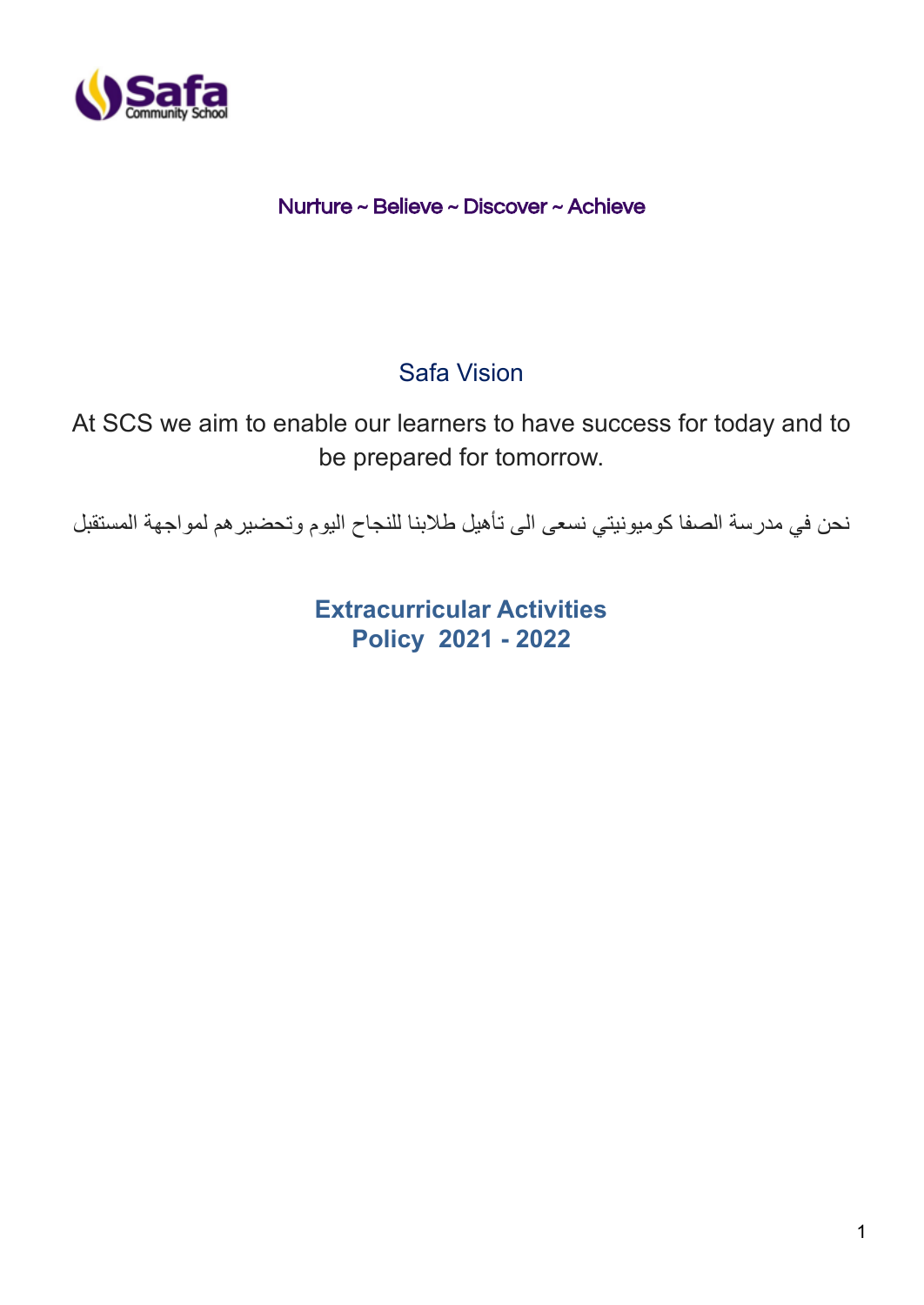

## **Extracurricular Activities Policy 2021-20229**

## **Safa Community School**

### **Contents**

| 1. Policy Statement                       | 3 |
|-------------------------------------------|---|
| 2. The Aims of the Policy                 | 3 |
| 3. Procedures                             | 3 |
| 4. Extracurricular Activities Procedures  | 3 |
| 5. Equal Opportunities                    | 4 |
| 6. Health and Safety Considerations       | 4 |
| 7. Charges for Extracurricular Activities | 5 |
| 8. Complaints Procedures                  | 5 |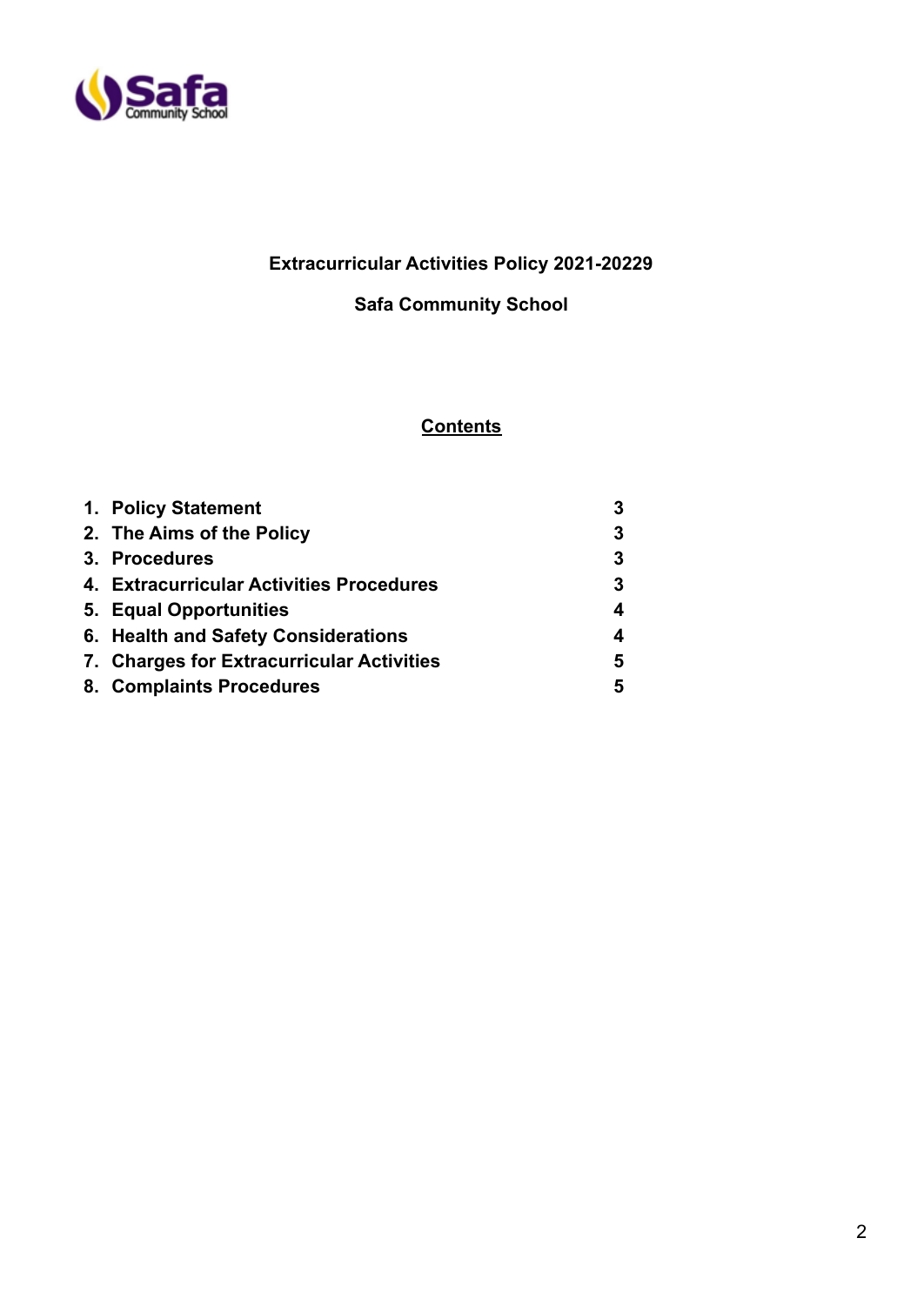

#### **Policy Statement:**

At Safa Community School (SCS) we believe that children have a core entitlement in terms of the curriculum. Wherever possible we make this broad, interesting and relevant. However, there are areas of learning that are not within the scope of the usual school day but which we recognise as being beneficial to our children. We aim to offer these extra opportunities through various types of provision delivered by school staff, external providers and independent clubs — all with a view to increasing the range of experiences that children have, enabling them to make informed choices for adult life.

#### **The Aims of the Policy:**

By encouraging extracurricular activities, we intend to:

- Enable pupils to sample from a range of activities and pursuits that will help them choose leisure activities for adult life
- Enable pupils to have fun and enjoy a broad range of activities
- Enable pupils to extend their enjoyment of particular areas of learning through more in-depth study and activity
- Encourage pupils to develop friendships between age groups, and work together cooperatively
- Make an active contribution to the school through their participation.

#### **Procedure**

Our extra-curricular activities fall into the following categories:

- 1. Extra-Curricular Activities by School Staff : After school activities run by school staff will be at the discretion of the member of staff involved and parents will be informed of timings and options at the start of each term.
- 2. Extra-Curricular Activities by External Providers: Activities run by outside providers will be at the discretion of the provider and parents will be informed of timings and options at the start of each term, including any charges for this provision.

#### **Extracurricular Activity Procedure:**

- After-school activities usually run from 2.30-3.15 and from 3.20 to 4.00 pm. Parents sign their children up for ECAs of their choice through our SchoolsBuddy system.
- Clubs will normally run for a maximum of 8 weeks per term and a register will be kept of children attending through our SchoolsBuddy system.
- Extracurricular activities are re-offered on a termly basis to allow each child the opportunity to attend a variety of clubs. There will be a maximum number of places on offer for each activity, depending on staff, venue, and provider availability. The school reserves the right to withdraw the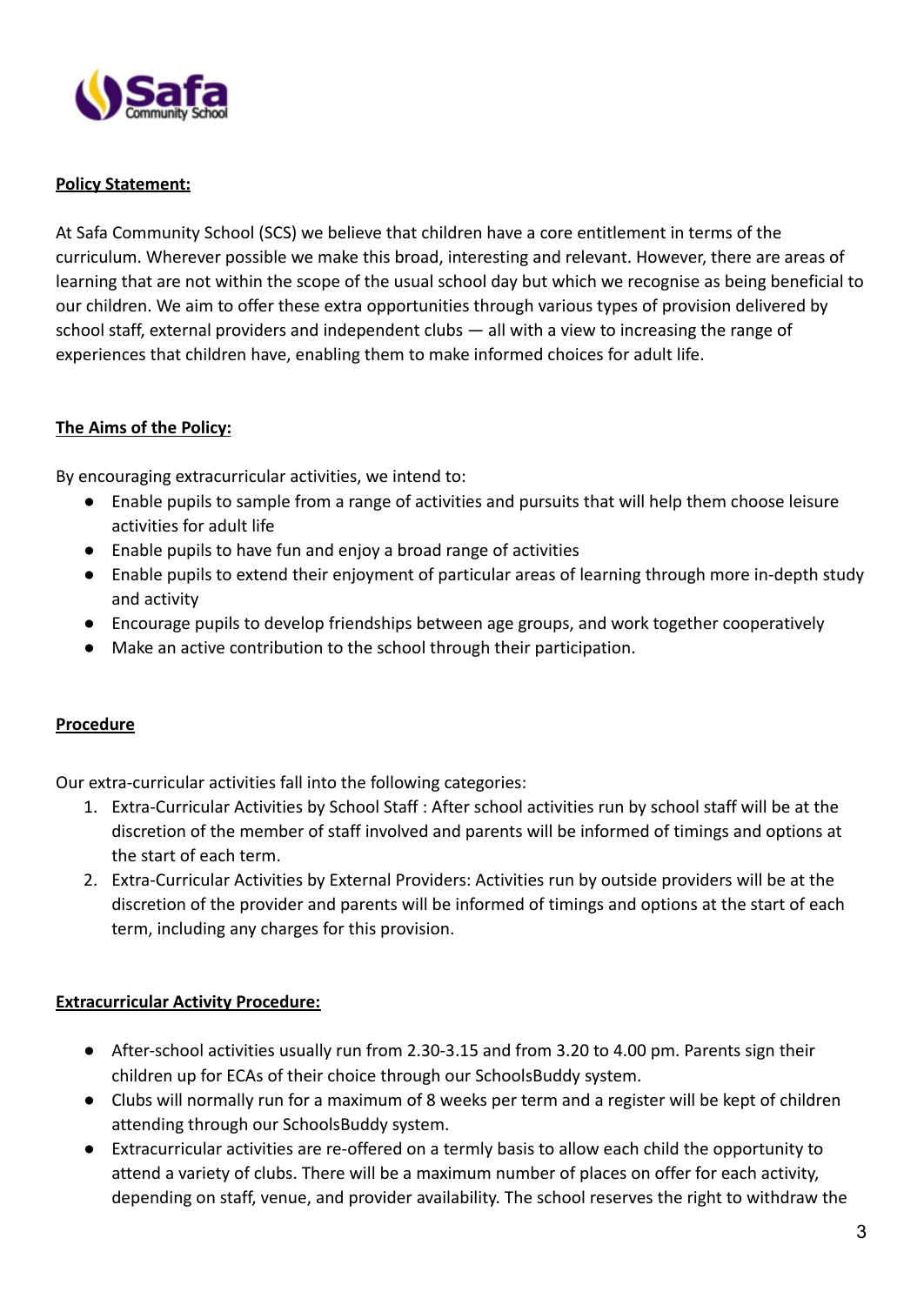

privilege of attending a club if the child does not attend regularly, or their behaviour is not acceptable, or the parent does not pay the required fee (as applicable).

- An up-to-date list of current clubs is also available in the school office and a list of the clubs that children can attend is sent home at the start of each term.
- Members of the school's staff are available for the duration of the club in case of emergency.

#### **Equal Opportunities:**

All clubs are advertised to all children. Where barriers to children participating exist, we aim to overcome these by:

- All club leaders are required to keep a list of children with additional needs. Special arrangements may need to be made for these children in discussion with the school leadership team.
- Students are permitted to sign up for a maximum of two non-paying clubs to allow provision for other children to have opportunities.

#### **Health and Safety Considerations:**

Prior to the commencement of ECAs, the school requires the following approval.

- KHDA Approval for all school lead ECAs.
- KHDA Approval for all external providers.

All club providers should ensure that every term there is a reminder to pupils regarding:

- Procedures in case of a fire
- Rules for moving around the school building
- Arrangements for going to the toilet
- Expectations of behaviour
- Heat and Temperature policies

All clubs leaders should ensure that:

- They are familiar with the school's health and safety policy
- They have completed an appropriate risk assessment (if applicable) for their club and submitted it to the head of ECAs.
- ECAs take place offsite, for example, fixtures, then a risk assessment will be completed with the student's medical information, contact details and is kept on the school's academic calendar which can be accessed by the leadership team and administrative staff.

The Head of ECAs/ SLT will ensure that the responsibilities of the school, as laid down in the safeguarding agreement are met.

#### **Charges for Extracurricular Activities:**